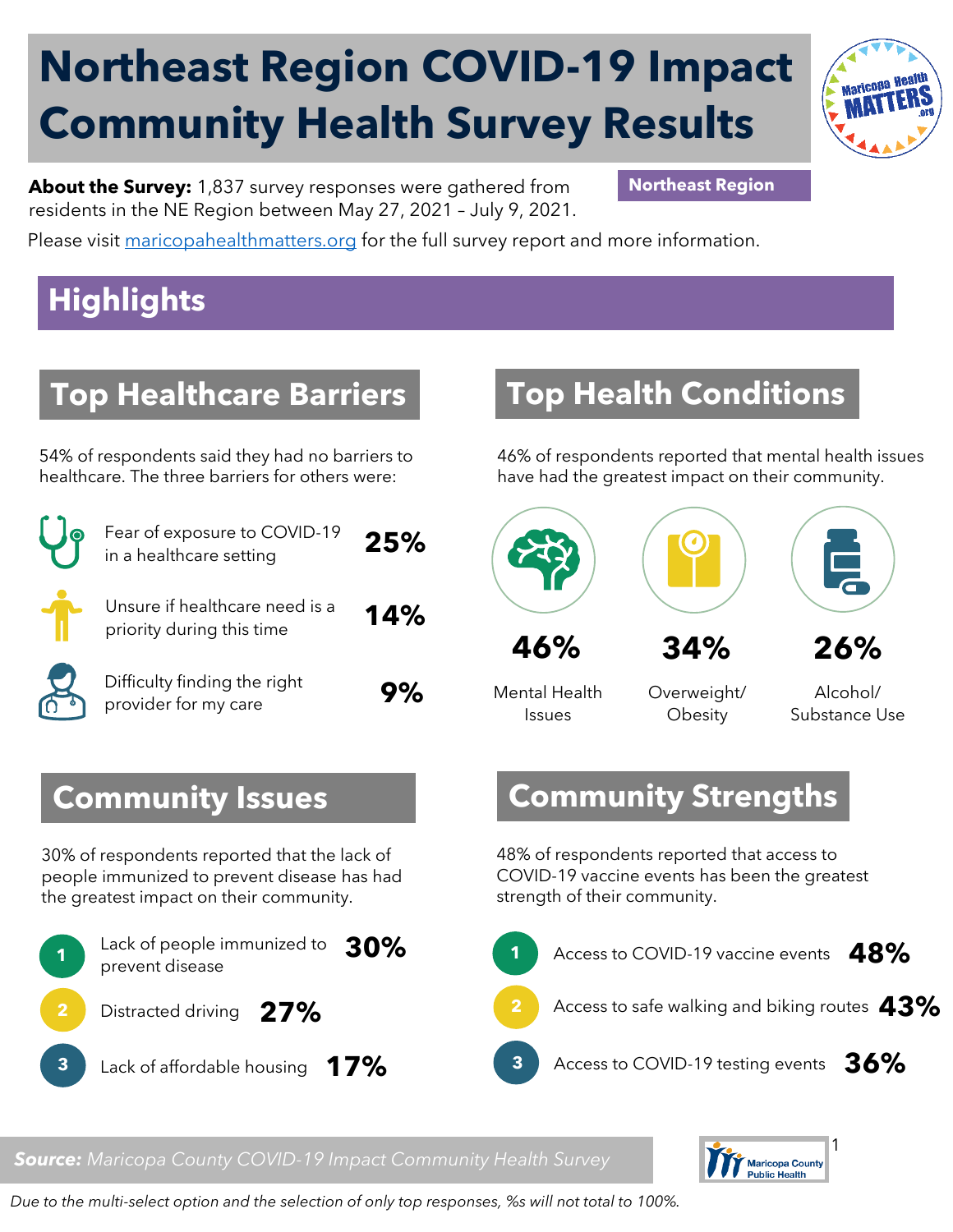### **Health Ratings**

## **Physical Health Mental Health**

Over **1 in 5** respondents rated their current **physical health** as **worse** compared to their physical health prior to March of 2020.



Over **1 in 3** respondents rated their current **mental health** as **worse** compared to their mental health prior to March 2020.



#### **Mental Health Care Access**

Over **1 in 4** respondents who sought services to address their mental health were **sometimes or never** able to get the services they needed.



Almost **1 in 4** respondents stated that **in-person school** services would have improved overall mental and physical heath of their family in the last year.

Top three areas for improvement:





*Source: Maricopa County COVID-19 Impact Community Health Survey*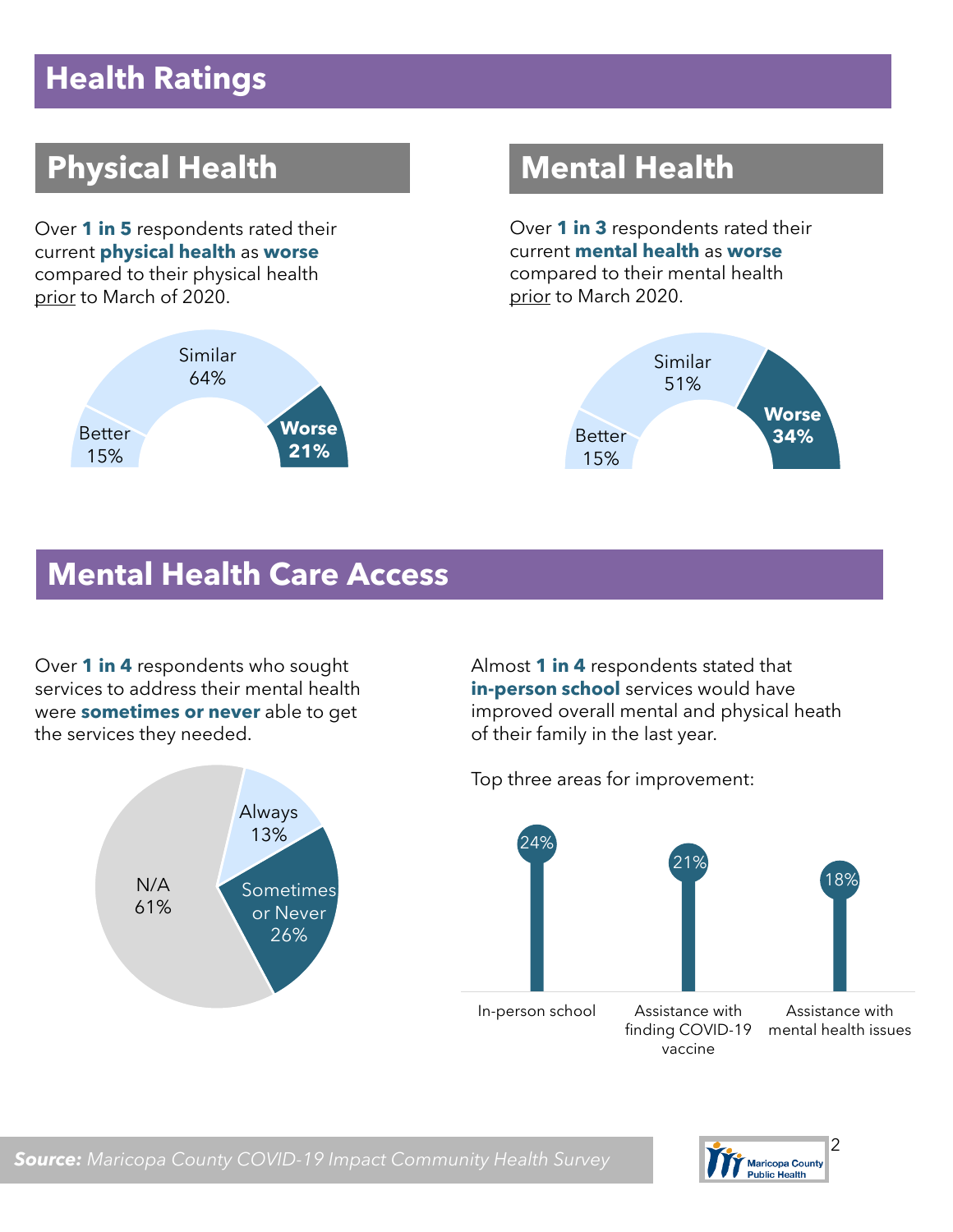## **Accessibility of Care**

#### **Income and Expenses**

#### Almost **2 in 5** respondents stated they **did not receive** the stimulus check.



**Since March of 2020**, how was your employment impacted due to the COVID-19 pandemic?



#### **35% of respondents indicated other topics:**

- Retired
- Increased work hours
- Unemployed
- Decreased income
- Homemakers/Stay-at-home parent
- Disability
- Closure of businesses
- Self-employed





*Due to the multi-select option and the selection of only top responses, %s will not total to 100%.*